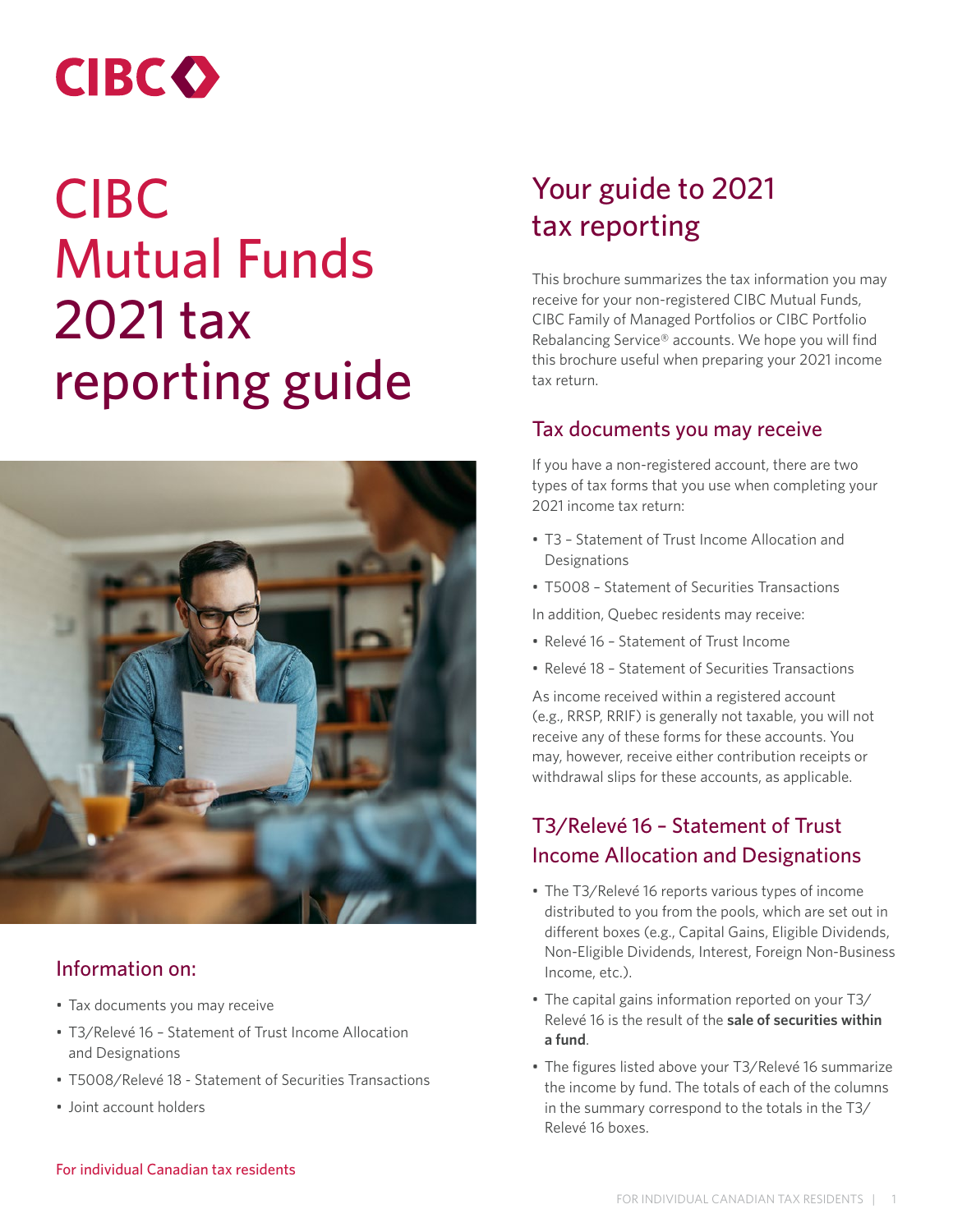- Any amount entered under "Box 42" on the T3 or "Box M" on the Relevé 16 represents a return of capital from a fund, which may result in a reduction in your average cost. Returns of capital must be considered when calculating the adjusted cost base of your investment, which will in turn affect the calculated gain or loss when the investment is sold. The adjusted cost of units of any funds distributing returns of capital has been recalculated on your attached statement of dispositions.
- In the case of accounts holding the CIBC U.S. Dollar Money Market Fund and the CIBC U.S. Dollar Managed Portfolios, for Canadian income tax purposes, all transactions must be reported in Canadian dollars. As a result, your T3/Relevé 16 has been issued in Canadian dollars.
- You should use your T3 when completing Schedule 4, Statement of Investment Income, and Schedule 3, Capital Gains (or Losses) of your federal income tax return. The Relevé 16 is used for your Quebec income tax return, if applicable.

#### T5008/Relevé 18

- If you had any disposition transactions during the year, your tax package includes a T5008/Relevé 18, Statement of Securities Transactions, which reports details of any units that were sold, redeemed or matured during the 2021 tax year. The T5008/Relevé 18 may be of assistance when calculating Capital Gains / Losses for tax purposes. For your convenience, the T5008/Relevé 18 now includes the cost or book value of the units in Box 20.
- Please note that since the T5008/Relevé 18 now includes the cost or book value of the units, we will no longer be providing the corresponding Client Tax Statement.
- **Please note: The cost or book value amount included in Box 20 on the T5008/RL-18 reflects the information currently available on our system, however you may need to make additional adjustments in computing the adjusted cost base (ACB) when you determine and report your gain or loss for tax purposes. If you use electronic slips from your online Canada Revenue Agency/Revenu Québec account, you may need to manually adjust the ACB in the applicable tax return schedule. T5008/RL-18 reporting only reflects whole dollar disposition transactions.**
- Consideration should be given to circumstances that, if applicable to you, may affect the ACB of your units (as determined under detailed rules in the Income Tax Act (Canada)). Although not an exhaustive list, the followingare some examples of scenarios where Box 20 on the T5008/RL-18 may not accurately report the ACB:
	- Where you have identical units of a pool in more than one non-registered account
	- Where you have previously realized losses that were subject to the superficial loss rules
	- Where you have filed any special tax elections, undertakencertain "rollover" transactions (including spousal or estate/trust rollovers) or were subject to certain "deemed disposition" rules in respect of your units

**Please consult your tax advisor for assistance in computing the ACB of your units when determining capital gains/losses for tax purposes.**

#### Joint account holders

- For each non-registered account jointly held, only one account owner's Social Insurance Number appears on the T3/Relevé 16. The account is identified as being jointly held by the number "2" found in the Beneficiary Code on the T3 and by either the number "2" (for spousal joint accounts) or "7" (for non-spousal joint accounts) found in the "Type" box on the Relevé 16.
- If the income is to be split between the two joint owners of the account, you should indicate the other joint owner's name, Social Insurance Number and the percentage to be allocated on the copy of the slip filed with your income tax return (e.g., 50% to joint owner John Doe, SIN 123-456-789).
- Generally, income is split between joint owners based on how much each joint owner contributed to the account.